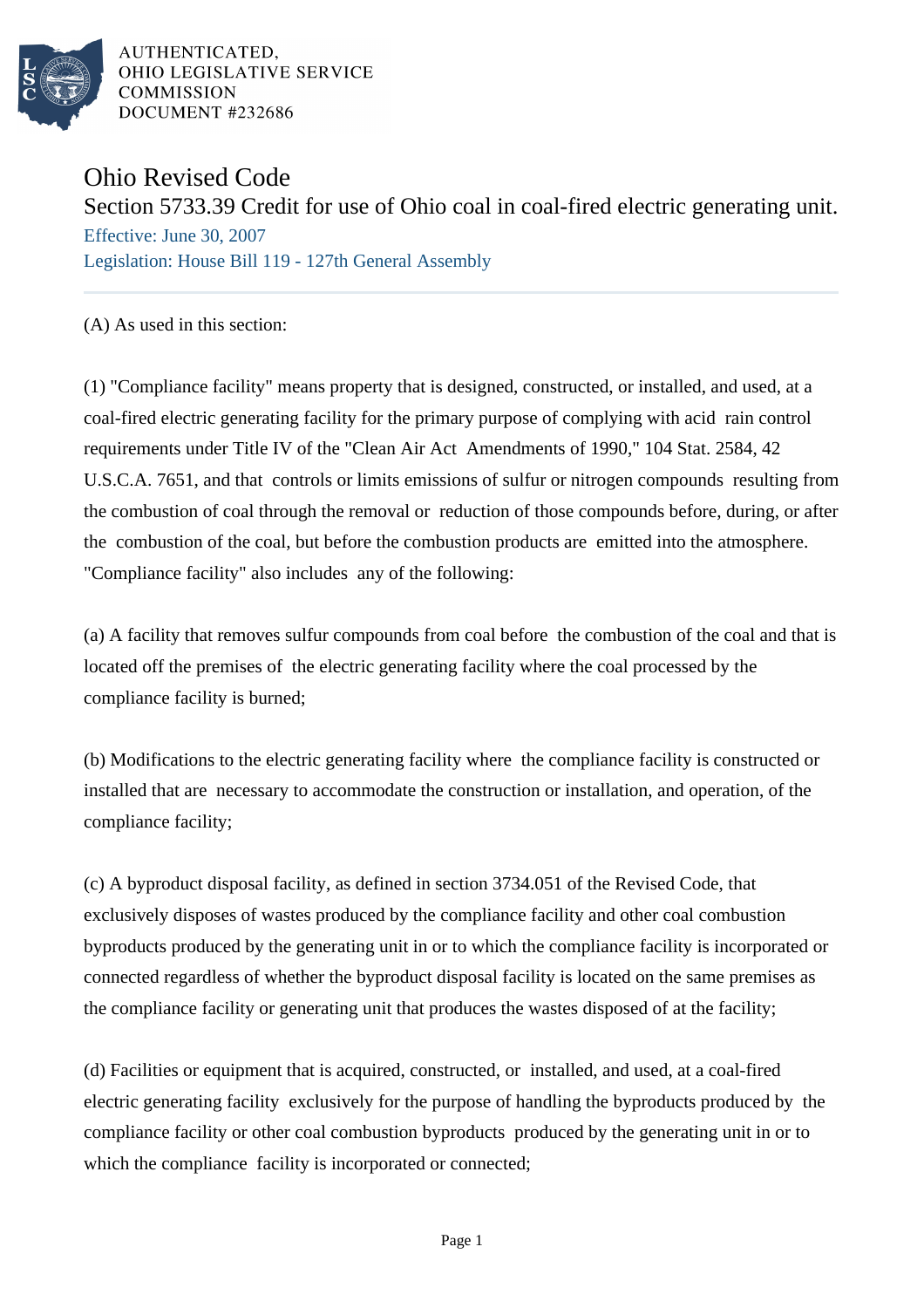

AUTHENTICATED. OHIO LEGISLATIVE SERVICE **COMMISSION** DOCUMENT #232686

(e) A flue gas desulfurization system that is connected to a coal-fired electric generating unit;

(f) Facilities or equipment acquired, constructed, or installed, and used, at a coal-fired electric generating unit primarily for the purpose of handling the byproducts produced by a compliance facility or other coal combustion byproducts produced by the generating unit in or to which the compliance facility is incorporated or connected.

(2) "Ohio coal" means coal mined from coal deposits in the ground that are located within this state, regardless of the location of the mine's tipple.

(3) "Sale and leaseback transaction" has the same meaning as in section 5727.01 of the Revised Code.

(B) An electric company shall be allowed a nonrefundable credit against the tax imposed by section 5733.06 of the Revised Code for Ohio coal used in any of its coal-fired electric generating units after April 30, 2001, but before January 1, 2010. Section 5733.057 of the Revised Code shall apply when calculating the credit allowed by this section. The credit shall be claimed at the following rates per ton of Ohio coal burned in a coal-fired electric generating unit during the taxable year ending immediately preceding the tax year: for tax years before tax year 2006, three dollars per ton; and for tax years 2006, 2007, 2008, and 2009, one dollar per ton. The credit is allowed only if both of the following conditions are met during such taxable year:

(1) The coal-fired electric generating unit is owned and used by the company claiming the credit or leased and used by that company under a sale and leaseback transaction.

(2) A compliance facility is attached to, incorporated in, or used in conjunction with the coal-fired generating unit.

(C) The credit shall be claimed in the order required under section 5733.98 of the Revised Code. The taxpayer may carry forward any credit amount in excess of its tax due after allowing for any other credits that precede the credit allowed under this section in the order required under section 5733.98 of the Revised Code. The excess credit may be carried forward for three years following